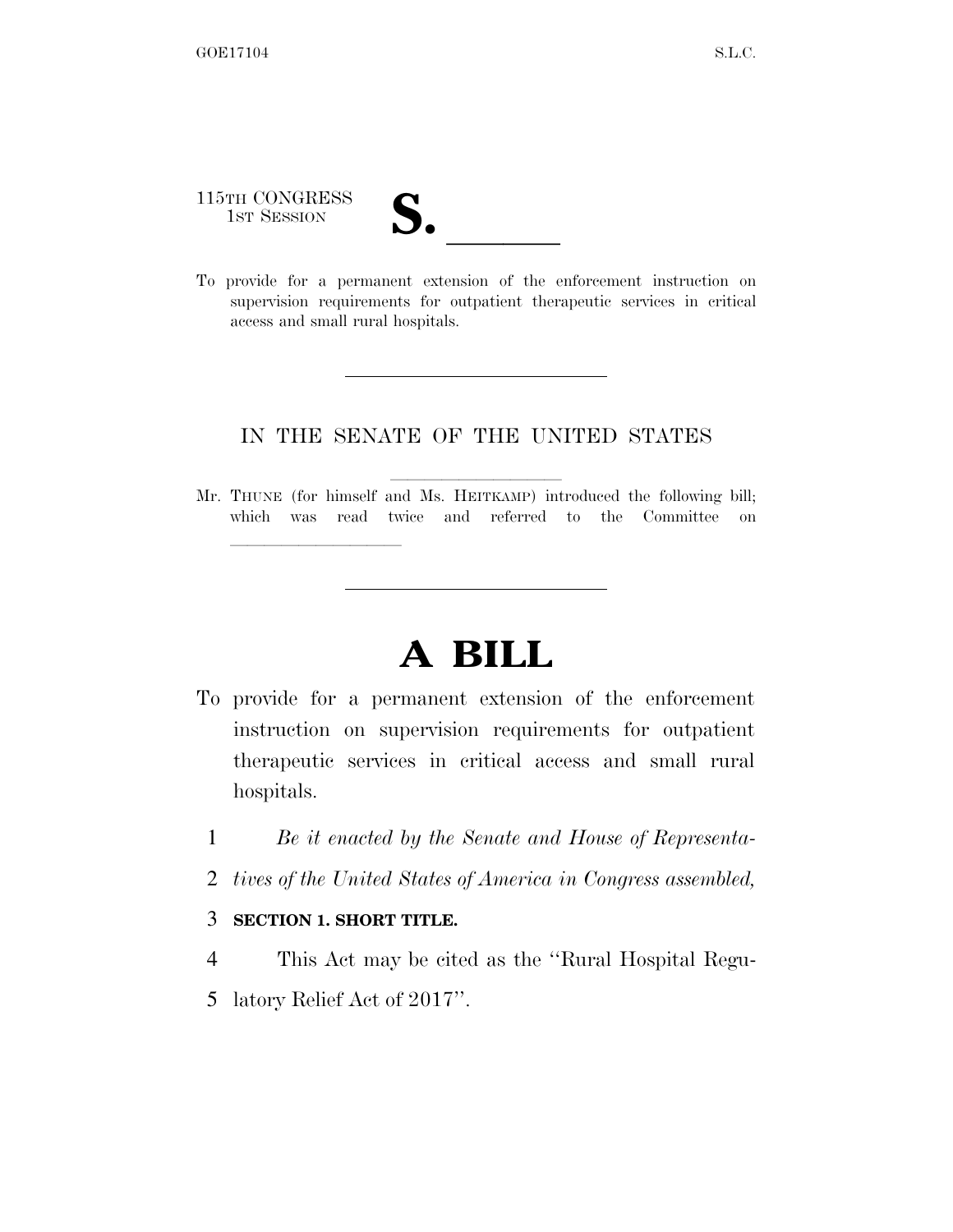|  | 1 SEC. 2. PERMANENT EXTENSION OF ENFORCEMENT IN- |
|--|--------------------------------------------------|
|  | STRUCTION ON SUPERVISION REQUIRE-                |
|  | MENTS FOR OUTPATIENT THERAPEUTIC                 |
|  | SERVICES IN CRITICAL ACCESS AND SMALL            |
|  | <b>RURAL HOSPITALS.</b>                          |

 (a) EXTENSION.—Section 1834 of the Social Security Act (42 U.S.C. 1395m) is amended by adding at the end the following new subsection:

9 "(v) PERMANENT EXTENSION OF ENFORCEMENT IN- STRUCTION ON SUPERVISION REQUIREMENTS FOR OUT- PATIENT THERAPEUTIC SERVICES IN CRITICAL ACCESS AND SMALL RURAL HOSPITALS.—On and after the date of the enactment of this subsection, the Secretary shall continue to apply the enforcement instruction described in the notice of the Centers for Medicare & Medicaid Services entitled 'Enforcement Instruction on Supervision Require- ments for Outpatient Therapeutic Services in Critical Ac- cess and Small Rural Hospitals for CY 2013', dated No- vember 1, 2012 (providing for an exception to the restate- ment and clarification under the final rulemaking changes to the Medicare hospital outpatient prospective payment system and calendar year 2009 payment rates (published in the Federal Register on November 18, 2008, 73 Fed. Reg. 68702 through 68704) with respect to requirements for direct supervision by physicians for therapeutic hos-pital outpatient services) and extended by section 1 of